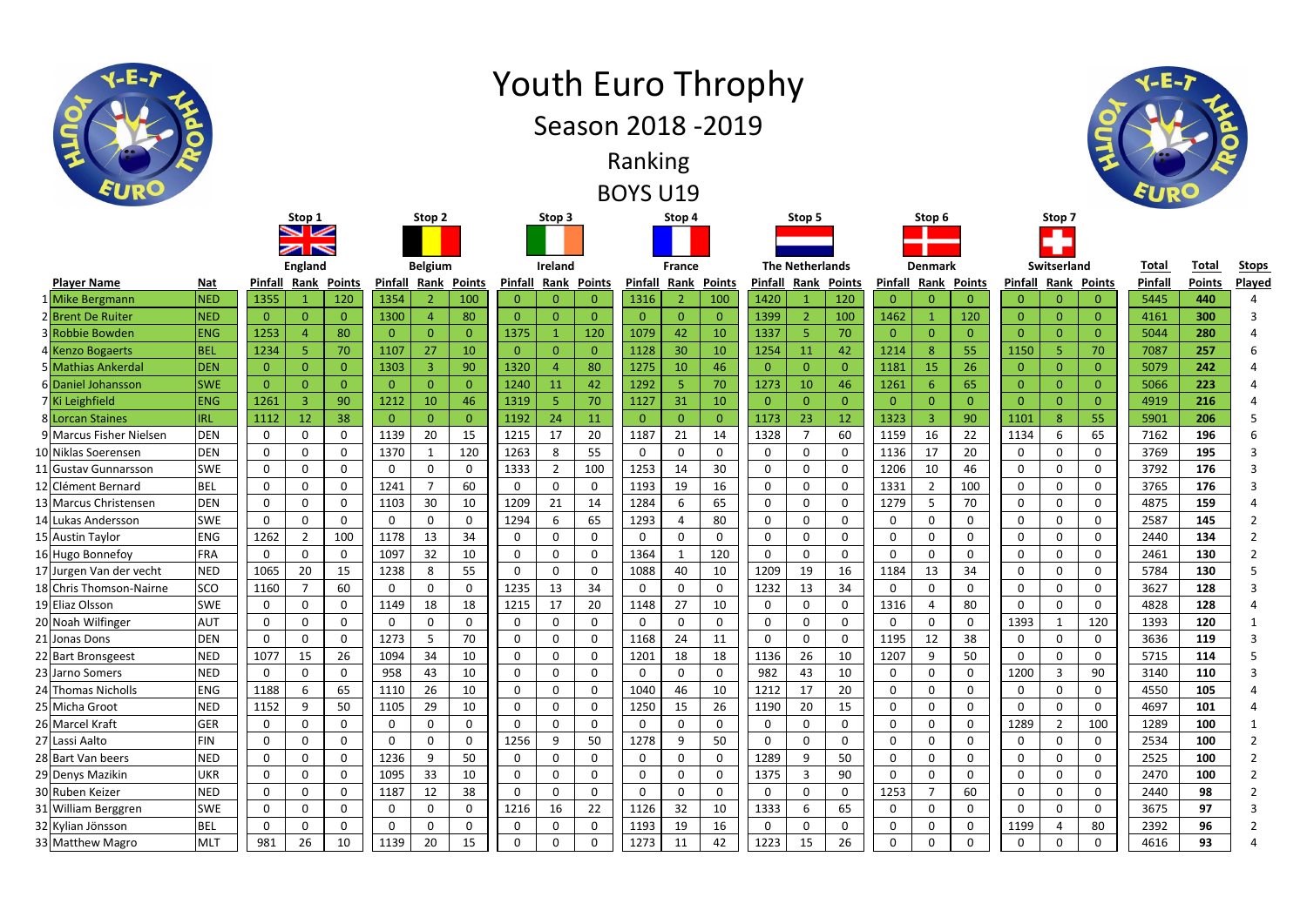| 34 Oliver Dahlgren |                            | <b>SWE</b>        | $\mathbf 0$                | 0            |                            | $\mathbf{0}$               | $\mathbf 0$                | $\mathbf{0}$               | 1329             | 3              | 90                | $\mathbf 0$                | $\mathbf{0}$ | $\mathbf{0}$                 | $\Omega$     | $\Omega$                   | 0           | $\mathbf{0}$ | $\mathbf{0}$               | $\mathbf{0}$     | $\mathbf{0}$               |          | $\mathbf{0}$                | 1329         | 90       |  |
|--------------------|----------------------------|-------------------|----------------------------|--------------|----------------------------|----------------------------|----------------------------|----------------------------|------------------|----------------|-------------------|----------------------------|--------------|------------------------------|--------------|----------------------------|-------------|--------------|----------------------------|------------------|----------------------------|----------|-----------------------------|--------------|----------|--|
|                    | 35 Maxime Dubois           | <b>FRA</b>        | 0                          | $\Omega$     | $\Omega$                   | 0                          | $\mathbf 0$                | 0                          | 0                |                | $\mathbf 0$       | 1303                       | 3            | 90                           | $\Omega$     | 0                          | 0           | 0            | $\Omega$                   | 0                | $\mathbf{0}$               |          | $\Omega$                    | 1303         | 90       |  |
| 36 Harley Snijders |                            | <b>NED</b>        | 1153                       | 8            | 55                         | 1107                       | 27                         | 10                         | 0                | 0              | 0                 | 1096                       | 39           | 10                           | 1175         | 22                         | 13          | 0            | $\Omega$                   | 0                | $\mathbf 0$                |          | $\Omega$                    | 4531         | 88       |  |
| 37 Renz Philipsen  |                            | <b>BEL</b>        | 0                          | 0            | 0                          | 1165                       | 14                         | 30                         | 0                | $\mathbf{0}$   | 0                 | $\mathbf 0$                | 0            | $\mathbf 0$                  | 1309         | 8                          | 55          | 0            | 0                          | 0                | 0                          |          | $\mathbf{0}$                | 2474         | 85       |  |
|                    | 38 Caspar Macleod          | <b>ENG</b>        | 1076                       | 16           | 22                         | 1102                       | 31                         | 10                         | 1055             | 29             | 10                | 1117                       | 35           | 10                           | 1230         | 14                         | 30          | 0            | $\Omega$                   | 0                | 0                          |          | $\mathbf{0}$                | 5580         | 82       |  |
|                    | 39 Danil Pervukhin         | <b>UKR</b>        | $\mathbf 0$                | 0            | $\mathbf{0}$               | $\mathbf 0$                | $\mathbf 0$                | $\mathbf 0$                | 0                | $\mathbf{0}$   | $\mathbf 0$       | $\mathbf 0$                | 0            | $\mathbf 0$                  | 1353         | $\overline{4}$             | 80          | 0            | $\mathbf{0}$               | $\mathbf 0$      | $\mathbf 0$                | $\Omega$ | $\mathbf{0}$                | 1353         | 80       |  |
| 40 Johnny Fleer    |                            | <b>BEL</b>        | 0                          | 0            | $\mathbf{0}$               | 1260                       | 6                          | 65                         | 0                | $\Omega$       | $\mathbf 0$       | 1088                       | 40           | 10                           | $\mathbf{0}$ | 0                          | 0           | 0            | $\Omega$                   | $\mathbf{0}$     | 0                          | 0        | $\mathbf{0}$                | 2348         | 75       |  |
|                    | 41 Guillaume Vilaysack     | FRA               | $\mathbf 0$                | $\Omega$     | $\Omega$                   | 1125                       | 22                         | 13                         | 0                | $\Omega$       | $\mathbf 0$       | 1279                       | 7            | 60                           | $\Omega$     | $\mathbf 0$                | 0           | 0            | $\Omega$                   | 0                | $\mathbf 0$                | $\Omega$ | $\Omega$                    | 2404         | 73       |  |
| 42 Dylan Geurds    |                            | <b>NED</b>        | 0                          | 0            | $\mathbf{0}$               | 1042                       | 38                         | 10                         | 1175             | 26             | 10                | $\mathbf 0$                | $\mathbf{0}$ | $\Omega$                     | 1124         | 30                         | 10          | 1196         | 11                         | 42               | $\mathbf{0}$               |          | $\Omega$                    | 4537         | 72       |  |
|                    | 43 Enzo Bergamino          | FRA               | 0                          | 0            | $\mathbf 0$                | 1121                       | 24                         | 11                         | 0                | $\mathbf{0}$   | $\mathbf 0$       | 1279                       | 7            | 60                           | 0            | $\mathbf 0$                | 0           | 0            | $\Omega$                   | 0                | $\mathbf 0$                | $\Omega$ | 0                           | 2400         | 71       |  |
|                    | 44 Johan Arsaell Atlaso    | <b>ISL</b>        | 0                          | 0            | 0                          | 0                          | $\mathbf 0$                | $\mathbf 0$                | 1274             |                | 60                | $\mathbf 0$                | 0            | $\mathbf 0$                  | 0            | $\mathbf 0$                | 0           | 0            | $\mathbf{0}$               | 0                | $\mathbf 0$                |          | $\mathbf{0}$                | 1274         | 60       |  |
| 45 Robin Funke     |                            | GER               | $\mathbf 0$                | 0            | $\mathbf 0$                | $\mathbf 0$                | $\mathbf 0$                | $\mathbf 0$                | 0                | $\Omega$       | $\mathbf 0$       | $\mathbf 0$                | 0            | $\Omega$                     | $\mathbf{0}$ | $\mathbf 0$                | $\mathbf 0$ | 0            | $\Omega$                   | $\mathsf{O}$     | 1116                       |          | 60                          | 1116         | 60       |  |
| 46 Adam Banks      |                            | <b>ENG</b>        | 1074                       | 17           | 20                         | 1151                       | 17                         | 20                         | 1080             | 28             | 10                | 1038                       | 47           | 10                           | $\mathbf{0}$ | $\mathbf 0$                | 0           | $\mathbf{0}$ | $\mathbf{0}$               | 0                | $\mathbf 0$                | $\Omega$ | $\mathbf{0}$                | 4343         | 60       |  |
| 47 Joel Hedlund    |                            | <b>SWE</b>        | 0                          | $\Omega$     | $\Omega$                   | 0                          | $\mathbf 0$                | $\mathbf 0$                | 1215             | 17             | 20                | 1266                       | 12           | 38                           | $\Omega$     | 0                          | 0           | 0            | $\Omega$                   | 0                | 0                          | 0        | $\Omega$                    | 2481         | 58       |  |
| 48 Oscar Svensson  |                            | <b>SWE</b>        | $\mathbf 0$                | $\Omega$     | $\Omega$                   | $\mathbf{0}$               | $\mathbf 0$                | $\mathbf 0$                | 1240             | 11             | 42                | 1159                       | 26           | 10                           | $\Omega$     | $\mathbf 0$                | 0           | 0            | $\Omega$                   | 0                | $\mathbf 0$                |          | $\Omega$                    | 2399         | 52       |  |
| 49 Jonah Louvrier  |                            | <b>CHE</b>        | 0                          | 0            | $\mathbf 0$                | 0                          | $\mathbf 0$                | 0                          | 0                |                | 0                 | $\mathbf 0$                | 0            | $\mathbf{0}$                 | $\mathbf{0}$ | $\mathbf 0$                | 0           | 0            | $\Omega$                   | 0                | 1095                       | 9        | 50                          | 1095         | 50       |  |
|                    | 50 Vincent Vluggen         | <b>NED</b>        | $\mathbf 0$                | 0            | 0                          | 1155                       | 16                         | 22                         | 0                | $\mathbf{0}$   | $\mathbf 0$       | 1011                       | 49           | 10                           | 1211         | 18                         | 18          | 0            | $\mathbf{0}$               | 0                | 0                          | $\Omega$ | 0                           | 3377         | 50       |  |
|                    | 51 Joseph Van Vilsteren    | <b>ENG</b>        | $\mathbf 0$                | 0            | $\mathbf 0$                | 0                          | $\mathbf 0$                | 0                          | 1250             | 10             | 46                | $\mathbf 0$                | 0            | $\mathbf 0$                  | $\mathbf{0}$ | $\mathbf 0$                | 0           | 0            | $\mathbf{0}$               | $\mathbf 0$      | 0                          | 0        | $\mathbf{0}$                | 1250         | 46       |  |
| 52 Connor Mudge    |                            | <b>ENG</b>        | 1133                       | 10           | 46                         | 0                          | $\mathbf 0$                | 0                          | 0                |                | 0                 | $\mathbf 0$                | $\mathbf{0}$ | $\Omega$                     | 0            | 0                          | 0           | 0            | $\Omega$                   | 0                | 0                          | 0        | 0                           | 1133         | 46       |  |
| 53 Alan Xiao       |                            | <b>CHE</b>        | $\mathbf 0$                | $\Omega$     | $\mathbf 0$                | 0                          | $\mathbf 0$                | $\mathbf{0}$               | 0                | $\Omega$       | $\mathbf 0$       | $\mathbf 0$                | $\mathbf{0}$ | $\Omega$                     | $\Omega$     | $\mathbf 0$                | 0           | 0            | $\Omega$                   | 0                | 1018                       | 10       | 46                          | 1018         | 46       |  |
| 54 Declan Simons   |                            | <b>ENG</b>        | 1091                       | 13           | 34                         | 892                        | 47                         | 10                         | 0                | $\Omega$       | 0                 | $\mathbf 0$                | $\Omega$     | $\mathbf{0}$                 | 0            | 0                          | 0           | 0            | 0                          | 0                | 0                          | 0        | $\Omega$                    | 1983         | 44       |  |
|                    | 55 Ronan Van Der Loo       | <b>NED</b>        | $\mathbf 0$                | 0            | $\mathbf 0$                | 1202                       | 11                         | 42                         | 0                | $\Omega$       | $\mathbf 0$       | $\mathbf 0$                | $\mathbf{0}$ | $\mathbf{0}$                 | $\Omega$     | $\mathbf 0$                | 0           | $\mathbf{0}$ | $\Omega$                   | $\mathbf 0$      | $\mathbf 0$                | $\Omega$ | 0                           | 1202         | 42       |  |
| 56 Oliver Spindley |                            | <b>ENG</b>        | 1117                       | 11           | 42                         | 0                          | $\mathbf{0}$               | $\mathbf 0$                | 0                | 0              | $\mathbf 0$       | $\mathbf 0$                | $\mathbf 0$  | $\mathbf{0}$                 | $\mathbf{0}$ | $\mathbf 0$                | 0           | $\mathbf 0$  | $\Omega$                   | 0                | 0                          | 0        | $\Omega$                    | 1117         | 42       |  |
|                    | 57 Matteo Cultrera         | <b>ITA</b>        | $\mathbf 0$                | 0            | $\mathbf 0$                | $\mathbf 0$                | $\mathbf 0$                | 0                          | 0                | 0              | $\mathbf 0$       | $\mathbf 0$                | 0            | $\mathbf{0}$                 | $\mathbf{0}$ | $\mathbf 0$                | 0           | 0            | 0                          | 0                | 979                        | 11       | 42                          | 979          | 42       |  |
|                    | 58 Giovanni Rotmans        | <b>NED</b>        | 0                          | 0            | $\mathbf 0$                | 0                          | $\mathbf 0$                | $\mathbf 0$                | 0                | 0              | 0                 | $\mathbf 0$                | $\mathbf 0$  | $\mathbf 0$                  | 1235         | 12                         | 38          | 0            | 0                          | 0                | 0                          | 0        | $\mathbf 0$                 | 1235         | 38       |  |
|                    | 59 Thomas Waltzer          | FRA               | $\mathbf 0$                | 0            | $\mathbf 0$                | 1159                       | 15                         | 26                         | $\Omega$         | $\mathbf 0$    | $\mathbf 0$       | 1165                       | 25           | 10                           | 0            | $\mathbf 0$                | 0           | 0            | $\mathbf 0$                | $\mathsf{O}$     | $\mathbf 0$                |          | $\mathbf{0}$                | 2324         | 36       |  |
| 60 Elis Jacobsson  |                            | <b>SWE</b>        | 0                          | 0            | $\mathbf 0$                | 0                          | $\mathbf 0$                | $\mathbf 0$                | 1211             | 20             | 15                | 1125                       | 34           | 10                           | 1116         | 31                         | 10          | 0            | $\mathbf{0}$               | 0                | $\mathbf 0$                | $\Omega$ | 0                           | 3452         | 35       |  |
|                    | 61 Jade-mateo Caplain      | FRA               | $\mathbf 0$                | 0            | $\mathbf 0$                | 0                          | $\mathbf 0$                | $\mathbf 0$                | 0                | $\Omega$       | $\mathbf 0$       | 1261                       | 13           | 34                           | $\Omega$     | 0                          | 0           | $\mathbf 0$  | $\Omega$                   | 0                | $\mathbf 0$                | O        | $\mathbf{0}$                | 1261         | 34       |  |
| 62 Sean O Connor   |                            | <b>IRL</b>        | 0                          | 0            | 0                          | 0                          | $\mathbf 0$                | $\mathbf 0$                | 1095             | 27             | 10                | 1126                       | 32           | 10                           | 1188         | 21                         | 14          | 0            | 0                          | 0                | 0                          |          | 0                           | 3409         | 34       |  |
| 63 Kurt Attard     |                            | ML <sup>1</sup>   | 1035                       | 23           | 12                         | 1088                       | 36                         | 10                         |                  |                | 0                 | 1098                       | 38           | 10                           | 0            | 0                          | 0           | 0            | 0                          | 0                |                            |          | 0                           | 3221         | 32       |  |
| 64 Sean Farren     |                            | IRL               | $\mathbf 0$                | $\mathbf{0}$ | $\mathbf{0}$               | $\mathbf 0$                | $\mathbf 0$                | $\mathbf 0$                | 1224             | 14             | 30                | $\mathbf 0$                | $\mathbf 0$  | $\mathbf{0}$                 | $\mathbf{0}$ | $\mathbf 0$                | 0           | $\mathbf 0$  | $\Omega$                   | $\mathsf{O}$     | $\mathbf 0$                | $\Omega$ | $\mathbf{0}$                | 1224         | 30       |  |
|                    | 65 Andreas Andreasen       | <b>DEN</b>        | 0                          | 0            | $\Omega$                   | 0                          | $\mathbf 0$                | 0                          | 0                |                | 0                 | $\mathbf 0$                | $\mathbf{0}$ | 0                            | 0            | 0                          | 0           | 1183         | 14                         | 30               | $\mathbf 0$                |          | $\mathbf 0$                 | 1183         | 30       |  |
| 66 Peter Fejdych   | 67 Steindor Mani Bjornsson | POL<br><b>ISL</b> | 1085                       | 14           | 30                         | $\mathbf 0$<br>$\mathbf 0$ | $\mathbf 0$<br>$\mathbf 0$ | $\mathbf 0$<br>$\mathbf 0$ | $\Omega$<br>1222 | $\Omega$<br>15 | $\mathbf 0$<br>26 | $\mathbf 0$<br>$\mathbf 0$ | $\mathbf 0$  | $\mathbf{0}$<br>$\mathsf{O}$ | $\mathbf 0$  | $\mathbf 0$<br>$\mathbf 0$ | 0           | $\mathbf 0$  | $\mathbf 0$                | $\mathbf 0$<br>0 | $\mathbf 0$                | 0        | $\mathbf{0}$<br>$\mathbf 0$ | 1085<br>1222 | 30<br>26 |  |
|                    | 68 Yoshi Meylemans         | <b>BEL</b>        | $\mathbf 0$<br>$\mathbf 0$ | 0<br>0       | $\mathbf 0$<br>$\mathbf 0$ | 1147                       | 19                         | 16                         | $\mathbf 0$      | 0              | $\mathbf 0$       | 1141                       | 0<br>28      | 10                           | 0<br>0       | $\mathbf 0$                | 0<br>0      | 0<br>0       | $\mathbf 0$<br>$\mathbf 0$ | $\mathsf{O}$     | $\mathbf 0$<br>$\mathbf 0$ | 0<br>0   | $\mathbf 0$                 | 2288         | 26       |  |
| 69 Miguel Xuereb   |                            | <b>MLT</b>        | 1058                       | 21           | 14                         | $\mathbf 0$                | $\mathbf 0$                | $\mathbf 0$                | 0                | 0              | $\mathbf 0$       | 1135                       | 29           | 10                           | 0            | $\mathbf 0$                | $\mathbf 0$ | 0            | 0                          | 0                | $\mathbf 0$                | 0        | $\mathbf 0$                 | 2193         | 24       |  |
|                    | 70 Rowin van Maasdam       | <b>NED</b>        | 1049                       | 22           | 13                         | $\mathbf{0}$               | $\mathbf 0$                | $\mathbf 0$                | 0                | 0              | $\mathbf 0$       | $\mathbf 0$                | $\mathbf 0$  | $\mathbf 0$                  | 1038         | 37                         | 10          | $\mathbf 0$  | $\mathbf 0$                | $\mathbf 0$      | $\mathbf 0$                | 0        | $\mathbf 0$                 | 2087         | 23       |  |
| 71 Enzo Franco     |                            | FRA               | $\mathbf 0$                | 0            | $\mathbf 0$                | 0                          | $\mathbf 0$                | $\mathbf 0$                | 0                | $\mathbf 0$    | $\mathbf 0$       | 1238                       | 16           | 22                           | $\mathbf 0$  | $\mathsf{O}$               | 0           | 0            | 0                          | $\mathbf 0$      | $\mathbf 0$                | 0        | $\mathbf 0$                 | 1238         | 22       |  |
| 72 Simon Kits      |                            | <b>NED</b>        | $\mathbf 0$                | 0            | $\mathbf 0$                | $\mathsf{O}$               | $\mathbf 0$                | $\mathbf 0$                | 0                | $\mathbf 0$    | $\mathbf 0$       | $\mathbf 0$                | $\mathbf 0$  | $\mathbf 0$                  | 1218         | 16                         | 22          | $\mathbf 0$  | $\mathbf{0}$               | $\mathbf 0$      | $\mathbf 0$                | 0        | $\mathbf 0$                 | 1218         | 22       |  |
|                    | 73 Louis Karczewski        | FRA               | $\mathbf 0$                | $\mathbf 0$  | $\mathbf 0$                | 1114                       | 25                         | 10                         | 0                | $\mathbf 0$    | $\mathbf 0$       | 1169                       | 23           | 12                           | $\mathbf 0$  | 0                          | 0           | $\mathbf 0$  | 0                          | $\mathbf 0$      | $\mathbf 0$                |          | $\mathbf 0$                 | 2283         | 22       |  |
| 74 Clement Perrin  |                            | FRA               | $\mathbf 0$                | 0            | $\mathbf 0$                | $\mathbf 0$                | $\mathbf 0$                | $\mathbf 0$                | $\mathbf 0$      | $\mathbf{0}$   | $\mathbf 0$       | 1219                       | 17           | 20                           | $\mathbf 0$  | $\mathbf 0$                | 0           | $\mathbf 0$  | $\mathbf 0$                | $\mathbf 0$      | $\mathbf 0$                | 0        | $\mathbf 0$                 | 1219         | 20       |  |
| 75 Kevin Taels     |                            | <b>BEL</b>        | $\mathsf{O}$               | 0            | $\mathbf 0$                | 1090                       | 35                         | 10                         | 0                | $\mathbf 0$    | $\mathbf 0$       | $\mathbf 0$                | $\mathbf 0$  | $\mathbf 0$                  | 1136         | 26                         | 10          | 0            | 0                          | $\mathbf 0$      | $\mathbf 0$                |          | $\mathbf 0$                 | 2226         | 20       |  |
| 76 Louis Segers    |                            | <b>BEL</b>        | $\mathbf 0$                | 0            | $\mathbf{0}$               | 959                        | 42                         | 10                         | $\mathbf{0}$     | $\Omega$       | 0                 | $\mathbf 0$                | $\mathbf 0$  | $\mathbf 0$                  | 1132         | 28                         | 10          | $\mathbf 0$  | $\mathbf{0}$               | $\mathsf{O}$     | 0                          | 0        | $\mathbf 0$                 | 2091         | 20       |  |
| 77 Luuk Tholen     |                            | <b>NED</b>        | $\mathbf 0$                | 0            | $\mathbf{0}$               | 943                        | 44                         | 10                         | $\mathbf{0}$     | $\mathbf{0}$   | $\mathbf 0$       | $\mathbf 0$                | $\mathbf 0$  | $\mathbf 0$                  | 1096         | 33                         | 10          | $\mathbf 0$  | $\mathbf{0}$               | $\mathsf{O}$     | $\mathbf 0$                | $\Omega$ | $\mathbf 0$                 | 2039         | 20       |  |
|                    | 78 Jeroen Van den eynden   | <b>BEL</b>        | $\mathbf 0$                | 0            | $\Omega$                   | 991                        | 39                         | 10                         | 0                | $\Omega$       | 0                 | $\mathbf 0$                | $\mathbf{0}$ | $\mathbf 0$                  | 1032         | 38                         | 10          | 0            | $\Omega$                   | $\mathsf{O}$     | 0                          |          | $\mathbf 0$                 | 2023         | 20       |  |
| 79 Youri Dekker    |                            | <b>NED</b>        | $\mathbf 0$                | 0            | $\mathbf{0}$               | 1046                       | 37                         | 10                         | $\Omega$         | $\Omega$       | $\mathbf 0$       | $\mathbf 0$                | $\mathbf 0$  | $\mathbf 0$                  | 974          | 45                         | 10          | $\mathbf 0$  | $\Omega$                   | $\mathbf 0$      | $\mathbf 0$                | 0        | $\mathbf{0}$                | 2020         | 20       |  |
| 80 Sean Fagan      |                            | <b>IRL</b>        | 0                          | 0            | 0                          | 0                          | $\mathbf 0$                | $\mathbf 0$                | 998              | 31             | 10                | $\mathbf 0$                | 0            | $\mathbf 0$                  | 1005         | 40                         | 10          | 0            | 0                          | 0                | 0                          | 0        | $\mathbf 0$                 | 2003         | 20       |  |
| 81 Dylan Santillo  |                            | <b>MLT</b>        | $\mathbf 0$                | 0            | 0                          | $\mathbf 0$                | $\mathbf 0$                | 0                          | 0                | 0              | $\mathbf 0$       | 910                        | 54           | 10                           | 1081         | 35                         | 10          | 0            | 0                          | 0                | $\mathbf 0$                | 0        | $\mathbf 0$                 | 1991         | 20       |  |